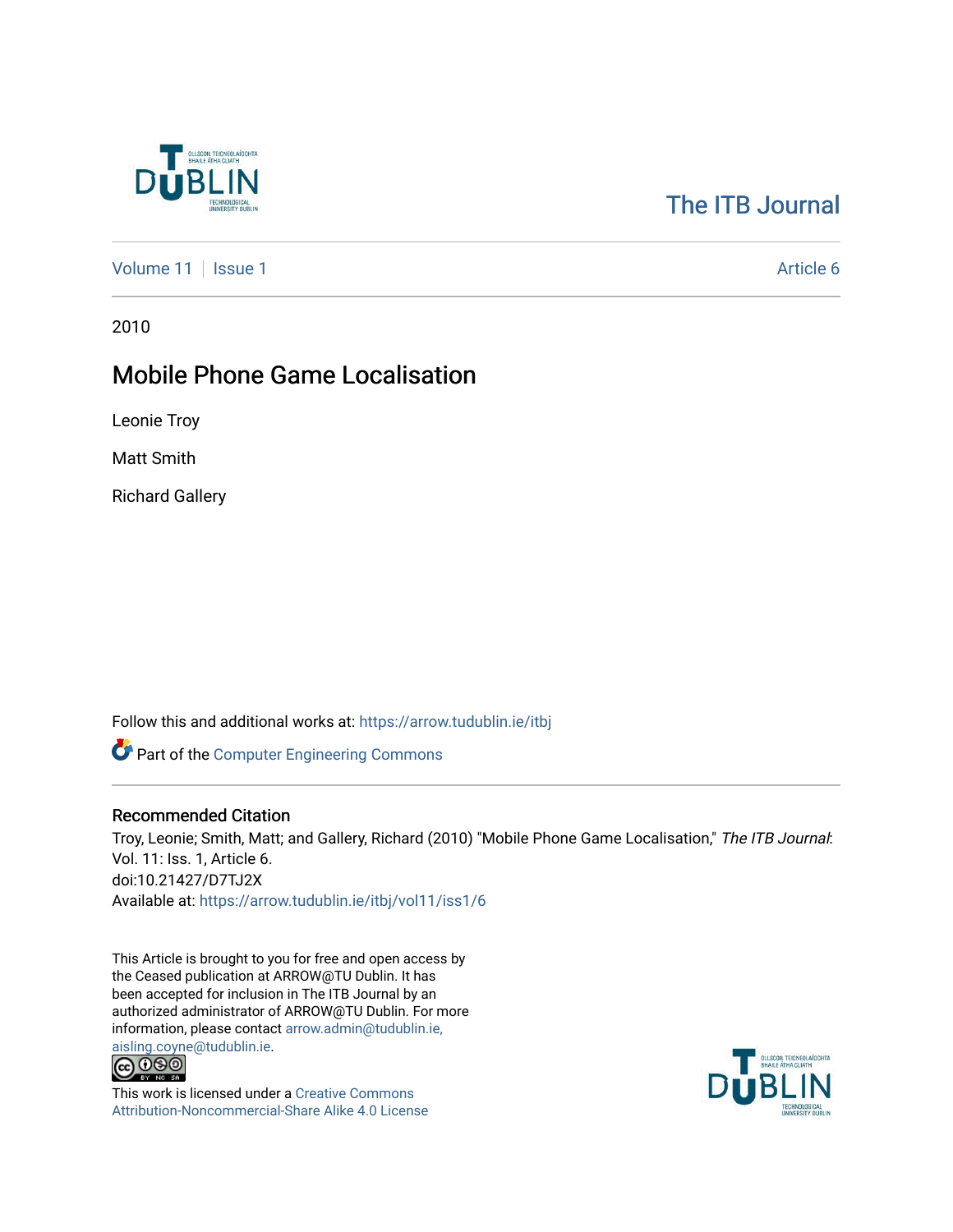# **Mobile Phone Game Localisation**

## **Leonie Troy, Matt Smith, Richard Gallery Institute of Technology Blanchardstown Dublin, Ireland**

#### **Abstract**

*Often, mobile phone games are developed over a short time span. Because of the additional work and complexity that localisation requires, such games are frequently produced without localisation in mind. In recent years automation and standardisation of localisation has been developed and promoted by the Localisation Industry Standard Association (LISA) and Oasis. Mobile phone game localisation involves various types of language transfer on a small scale, which challenges the localisation process carried out on a game. Our work investigated the workflow for the localisation of a mobile phone game into Spanish and German using a LISA Standard TMX (Term Base Memory Exchange) and the Oasis standard XLIFF (XML Localisation Interchange File Format). Using Unicode the game was also localised into one Altaic language (Korean) and one Semitic language (Arabic). The localisation results have been compared and contrasted using software and statistical analysis carried out on a range of methods.*

## **1. Introduction**

Many games are produced without localisation in mind due to cost, time to market and competition from other companies. This paper describes our work to help overcome the problems that may be associated with localising a mobile phone game. We aim to find a low cost, low risk approach to achieve this goal, using localisation industry standards and technologies. We will develop a workflow to localise a legacy mobile phone game in four different languages - Spanish, German, Korean and Arabic.

## **2. Review of Literature**

This section of the paper will review localisation in general, internationalisation and localisation for mobile phone games. It will also give a brief outline of the mobile phone game Monster Madness.

#### **2.1 Localisation**

Two terms that are used when looking at localisation are: "Localisation" and "Internationalisation". The terms Internationalisation and Localisation are similar in meaning and need to be differentiated. Sam [22] states "Internationalization involves writing and designing an application so that it can be used with different languages, date, time, currency and other values without software modification". Chandler [5] states "Localisation is the translation and adaptation of a software or web product which includes the software application itself and all related product documentation". Hoft [9] also states that localisation is: "the process of creating or adapting an information product for use in a specific target market". Localisation is the adaptation of a system for a particular locale (country) which usually takes place at the level of program design and document development. It is also the process of translating a software product into other languages. It involves taking a product and making it linguistically and culturally appropriate to the target locale (country, region, language) where it will be sold. A well-localised product is one which enables users to interact with a software product in their native language. They should be able to read all interface components such as error messages or on screen text in their own language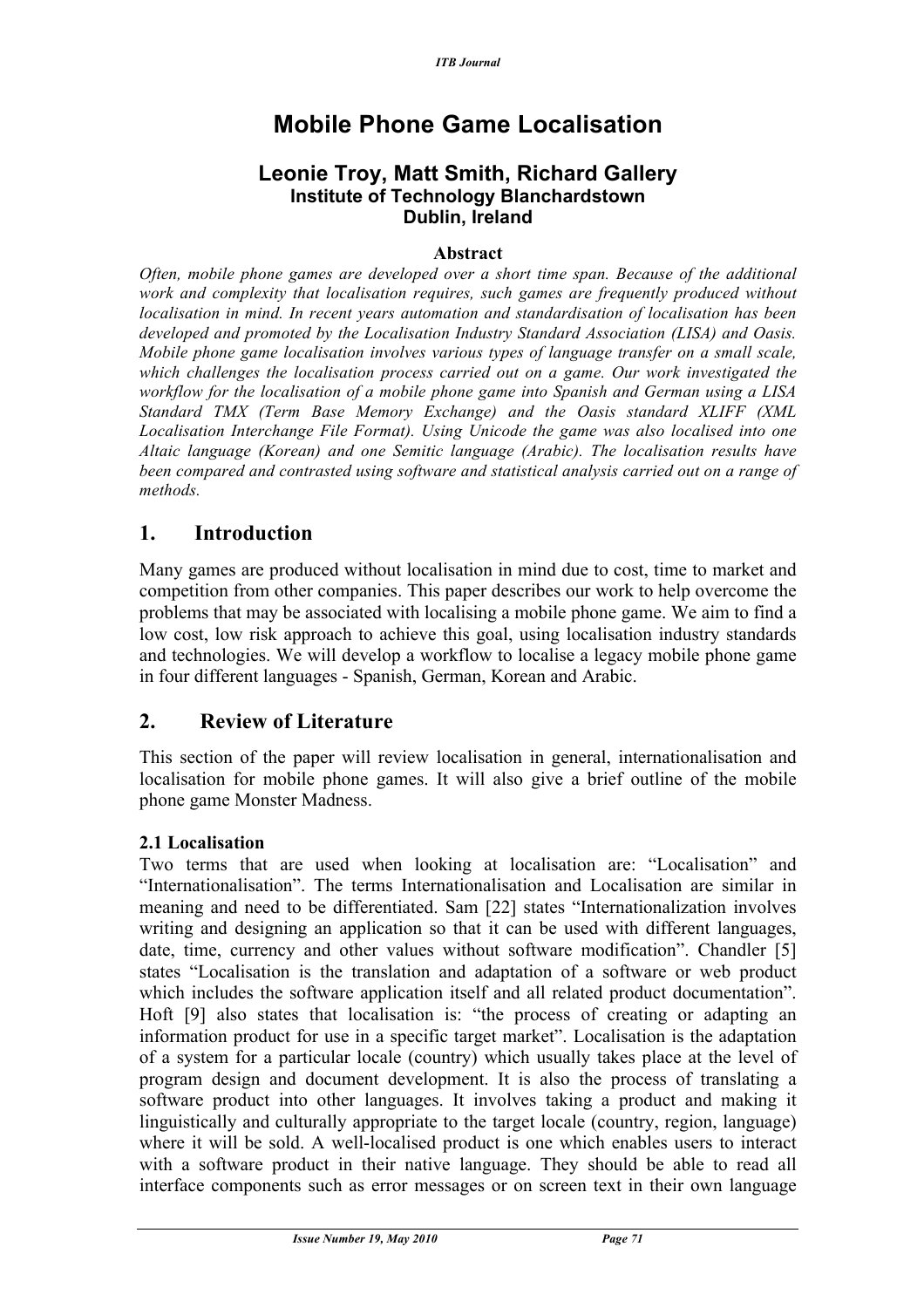and enter information with all accented characters i.e. characters that are distinct to their own language for example the '˜n' in Spanish.

The above are important factors to consider for localisation. When many people think about localisation they only think about the translation of one language into another. However, this may not be the case as localisation issues can also arise between countries that have a common language. For example in two English speaking countries America and Ireland, the date format in America is mm/dd/yy and in Ireland it is dd/mm/yy; the currencies and time formats are also different as well as paper sizes. When creating software projects for both countries these are some of the problematic areas that need to be addressed.

## **2.2 Mobile Phone Game Localisation**

The localisation of games is more complex than localisation of other software or merchandise [13]. This is because games not only have text but also animations, voice over, sounds, graphics etc. that need to be localized. According to Quan [19] localisation-friendly code is code that is developed with localisation in mind. In order to achieve this there are many parameters that need to be looked at when localising a mobile phone game. The literature (for example see [5] and [19]) yields a number of different sets of parameters that need to be considered. According to Chandler [5] some of the features that need to be looked at when localisaing a software product are:

- Game code
- Display text
- Device being used

Other areas that are important for the localisation of mobile phone games are:

#### **1. Displaying of international characters**

If the displaying of international characters was not taken into consideration then special characters outside the source language (the language being translated) such as the '˜n' in Spanish would have problems displaying correctly or may not display at all.

#### **2. Text in user Interaction**

Concatenation is used to connect or link words or phrases in a series or chain. In Computer Science the term is used to arrange strings of characters into a chained list. When displaying text concatenation should be avoided as it may lead to text displaying incorrectly e.g. running off the screen. Concatenation may be created in a game by pulling two separate text strings from the game code and displaying them as a single sentence in the game. This can cause a lot of problems in localisation with verbs, tenses and genders. However, they may display grammatically correctly in the English language but their translation may mean something completely different. [5]. An example of concatenation would be two separate words such as 'Shalom' and 'Ofam'. When they are pulled together/concatenated they would produce the string 'Shalom Ofam'.

This can be seen in Figure 1.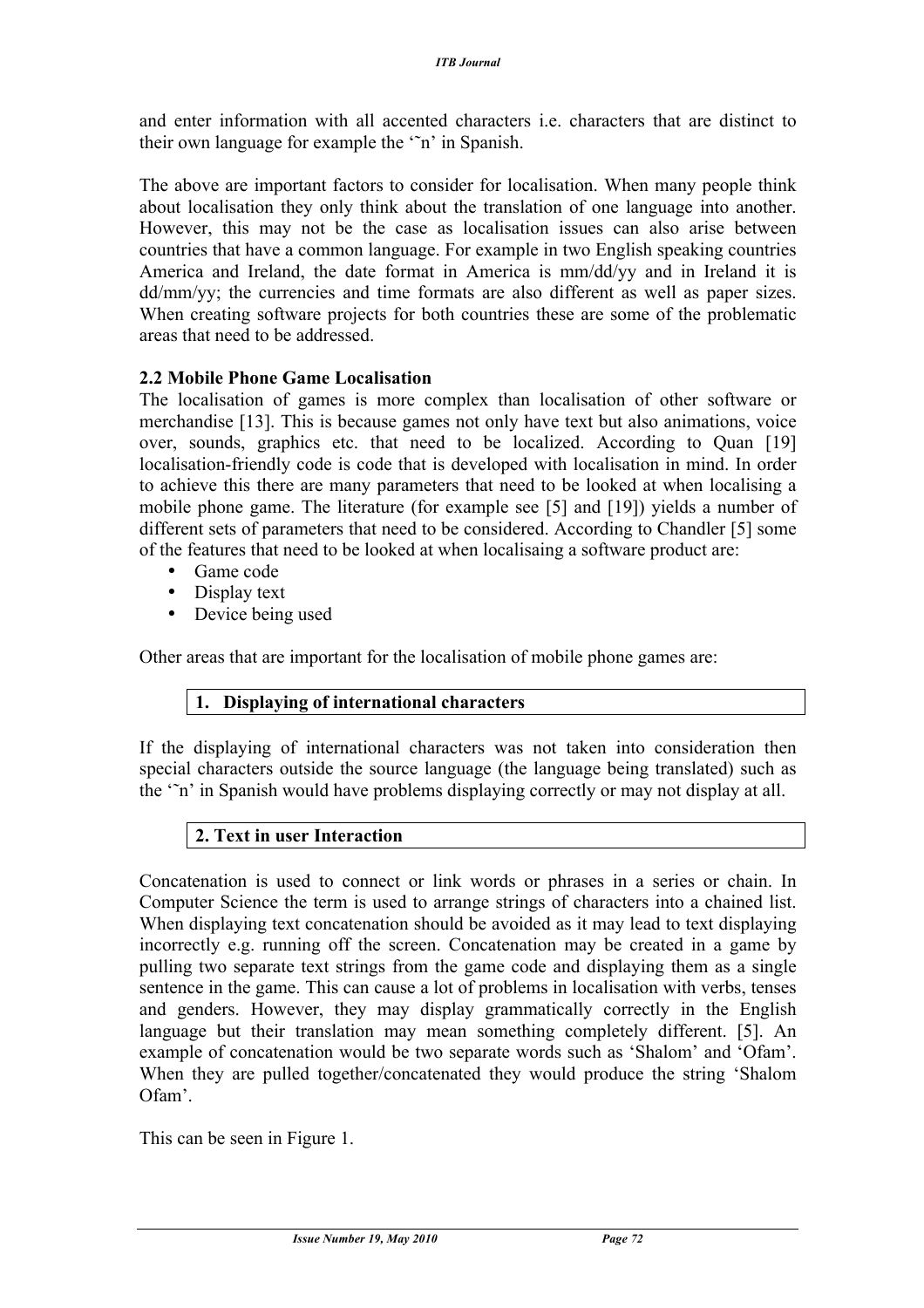

## **Figure 1: Example of Concatenation [25]**

## **3. Font Properties**

The type of font selected is very important in localisation as text and graphics are the main interactive elements between the user and the game. Texts that are too large or too small may cause the text to overlap or be difficult to read. "Translated words are usually 25% to 30% larger than their English spelling" [5], [10], meaning that the English word is small compared to the translated word. This is due to the fact that English is a compact language compared to other languages.

The font where circumstances allow should be scaled down to accommodate the increase without making the text difficult to read. If the translated word was transferred back to English then the text would shrink by the same amount (about 25% to 30%). Some languages need a larger font nthan others. Take Japanese and English fonts for example. If the font size was small in Japanese it would make it almost impossible to read as each Japanese character is very detailed but the English version would be legible and easy to read.

## **4. User Interface (UI) Design**

There are many factors to consider when designing a localisation-friendly UI. One of the main factors is to design the UI to cope with the localised text. If a button used to display the word "exit" has to be translated into German then "ausgang" would be displayed on the button which has three characters more than the English text. It can clearly be seen that the German word is longer and will cause problems when trying to place it on a button that contains the English text. Where possible it would be a lot more efficient to use buttons where the UI's can be scalable, such as drop-down boxes, text boxes and other elements that can be modified up or down depending on the information it is holding. Using icons where possible is a lot more programmer-friendly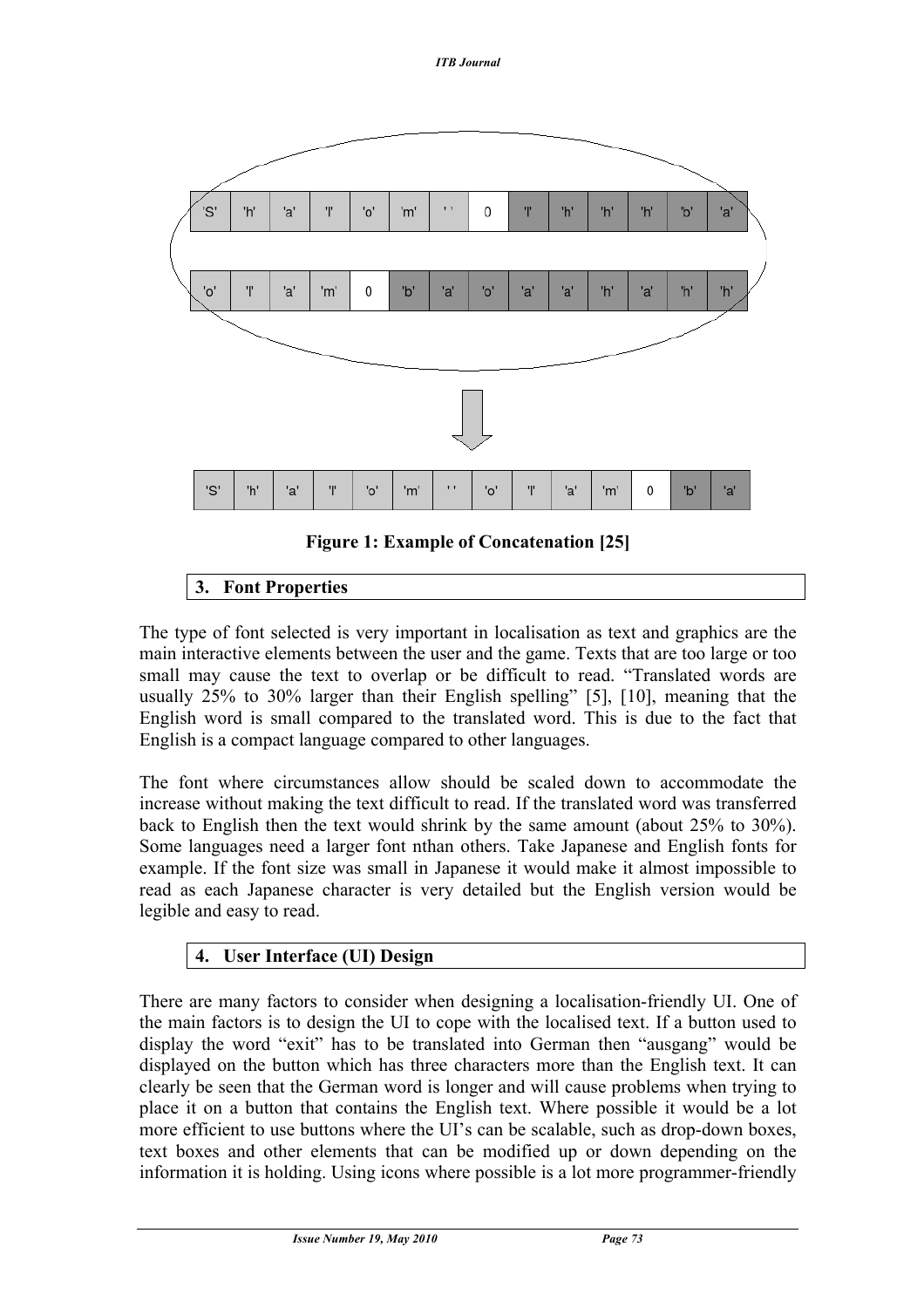than translating text on a box as described above. Icons cut down on the amount of localised text to be used and reduce the amount of linguistic bugs such as truncation and concatenation. An example of this is using a silhouette of a single player to indicate a single player and a silhouette of two players can be used to indicate a two player game. Alternatively numbers could be used in much the same way, to depict for example the number of players. Cluttered UI screens should always be avoided. In the case of a mobile phone game this can be a difficult concept to overcome as not all mobile phone screens are the same size [5].

The international date and currency formats need to be supported as the dates are displayed as dd/mm/yy in Europe and mm/dd/yy in America. The currency is Dollars in America and Euro in Europe. Special characters must be available on the input screen for mobile devices. Sometimes there is a UI screen depicting a keyboard to save the highest score. To allow the user to input data that keyboard must have special characters and numbers in the localised version.

## **5. Audio and Video Graphics that contain text**

The decision to localise audio and video graphics is another important factor to consider when localising a mobile phone game. For example if the game was developed in England and it contained audio that many English or European people were familiar with (e.g. chart music) this may have to be changed in order to facilitate localisation in another country. If the game was going to be localised for the Korean market then the programmer should change the audio to music,that would be recognised by that country. The use of video graphics is another issue that has to be taken into consideration when localisation a game. For example the Monster Madness logo that can be seen in Figure 2. The game has a title screen which depicts the game logo in English. If it were to be localised into Korean, Spanish etc. the programmer or company has to decide if the logo has to be localised into the relevant language or does it stay as it is as a way of recognising the game in any country worldwide.



**Figure 2: Monster Madness Title Screen [24]**

When games are localised not only has the text to be taken into consideration but in some cases the graphics, depending on the country [6]. For example in Germany strict censoring laws ban games that depict scenes containing blood. When localising the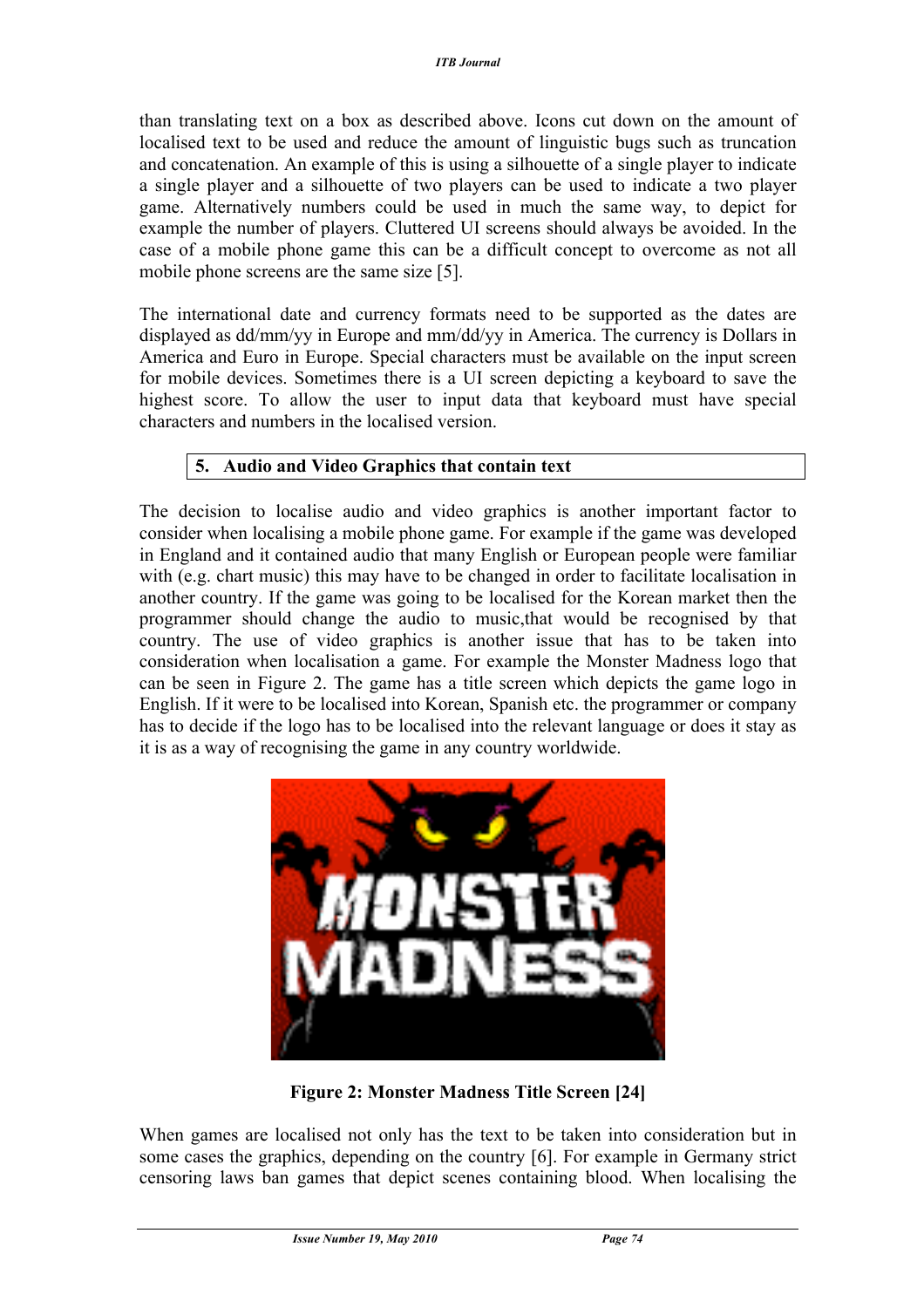game the graphics are changed to a green substance instead of blood. Also in some cases were roadsigns or directions are used, these graphics would have to be localised in order for the end user to be able to engage with the game. This concept also applies to mobile phone games where the graphics would have to be tailored to suit a certain locale.

## **3. Monster Madness Game Localisation**

In this research the mobile phone game that was used is called Monster Madness. This is a legacy game from Eirplay Games [8]. It is a simple shooting game and in order to get an idea of the game a screen shot of it can be seen in Figure 3.



**Figure 3: Monster Madness Screen Shot**

When localising the Monster Madness Game the main factor that will need to be taken into consideration is the displaying of international characters. A lot of localisation factors that have been discussed do not apply to this game because user interaction takes place through text and not audio or graphics. Examples of these are the graphics (no icons need to be changed) and audio (there is no audio in this game). However, when designing all of these issues would have to be considered from the early development stage.

Localisation should be considered from the onset when creating a game [4]. There are two main types of situations for localising a game. The first is the localisation of a legacy game and the second is the localisation of a new game which is been designed with localisation in mind from the start. One of the most important aspects in localisation in a new game is the separation of text and audio files etc. From the software source code, as this makes it much easier to localise. If this was not considered (as in the case of a legacy game) then the text and audio are embedded in the source code files. If the text were scattered in different source code files it would be difficult to locate and translate. The programmer would then have to go through the code line by line, in which case it could be thousands of lines, and extract all of the translatable text and place them into a separate source code file in order to facilitate localisation. On big projects this could take up to a number of weeks. It is much more efficient to place the translatable text into a separate folder away from the source code.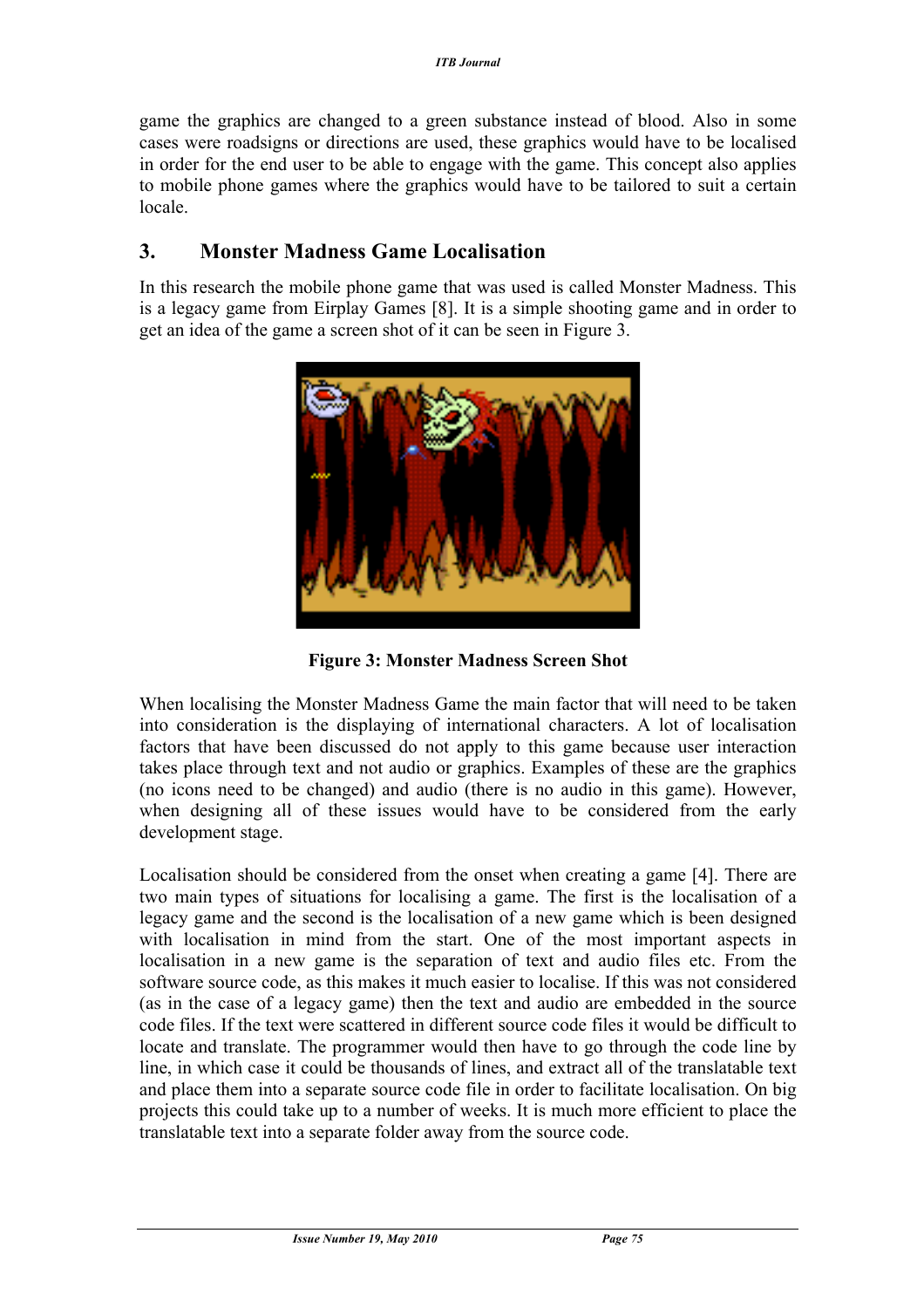When developing a game the life cycle of the game has to be taken into consideration. Today many games are created from start to finish in about three months. When localisation is involved this may take longer. [13]

## **4. Methodology**

The Monster Madness game was written in J2ME (Java Platform Micro Edition). J2ME is a Java platform aimed at developing software for small applications such as mobile devices [3]. The IDE (Integrated Development Environment) that was used to develop the software was Netbeans 5.5.1 as it is one of the IDE's that contain a mobile phone emulator to test the code [1].

#### **4.1 Background to the Monster Madness Game**

The Monster Madness mobile game was designed by Eirplay Games [8]. This game was used in the SECASE (Software Engineering CASE studies) [2] project by the Institute of Technology Blanchardstown (ITB).

The Monster Madness game is a legacy game and was built without localisation in mind. Due to this all of the strings that contain the text or languages are found throughout all the classes in the code. This influenced a workflow for the localisation of the game.

## **4.2 Approach Adopted**

To create a workflow to localise the game, the first step was to decide what content of the game needed to be localised. The following is a list of the components of the game that required localisation:

- text strings appearing on line during the game play
- text for control menus
- images in the game that contain text
- sound (none)<br>• video (none)
- video (none)<br>• game play c
- game play content (any violence or cultural issues that could be offensive, illegal or inappropriate in other locales)

After the localisation aspects of the game were defined the next stage was to look at the source code of the game. The components of the game that had to be localised had to be located in the Java source code and multimedia content of the game. The following were the aspects of the source code that needed to be localised:

- 13 Java classes in the source code contained text.
- Only the title screen contained text and a decision was made to keep it in English (as with most branded games).
- 5 menu screens contained text.

The next phase was to compose a list of options to modify the source code of the game in order to localise it. Some of these options included:

- Structure 1 do a search and replace all of the hard coded strings, leaving the code unchanged
- Structure 2 extract all UI text to a separate class [11]
- Structure 3 at run time detect the locale (the language it is running in) and make the game read in the translation for the current locale from an external file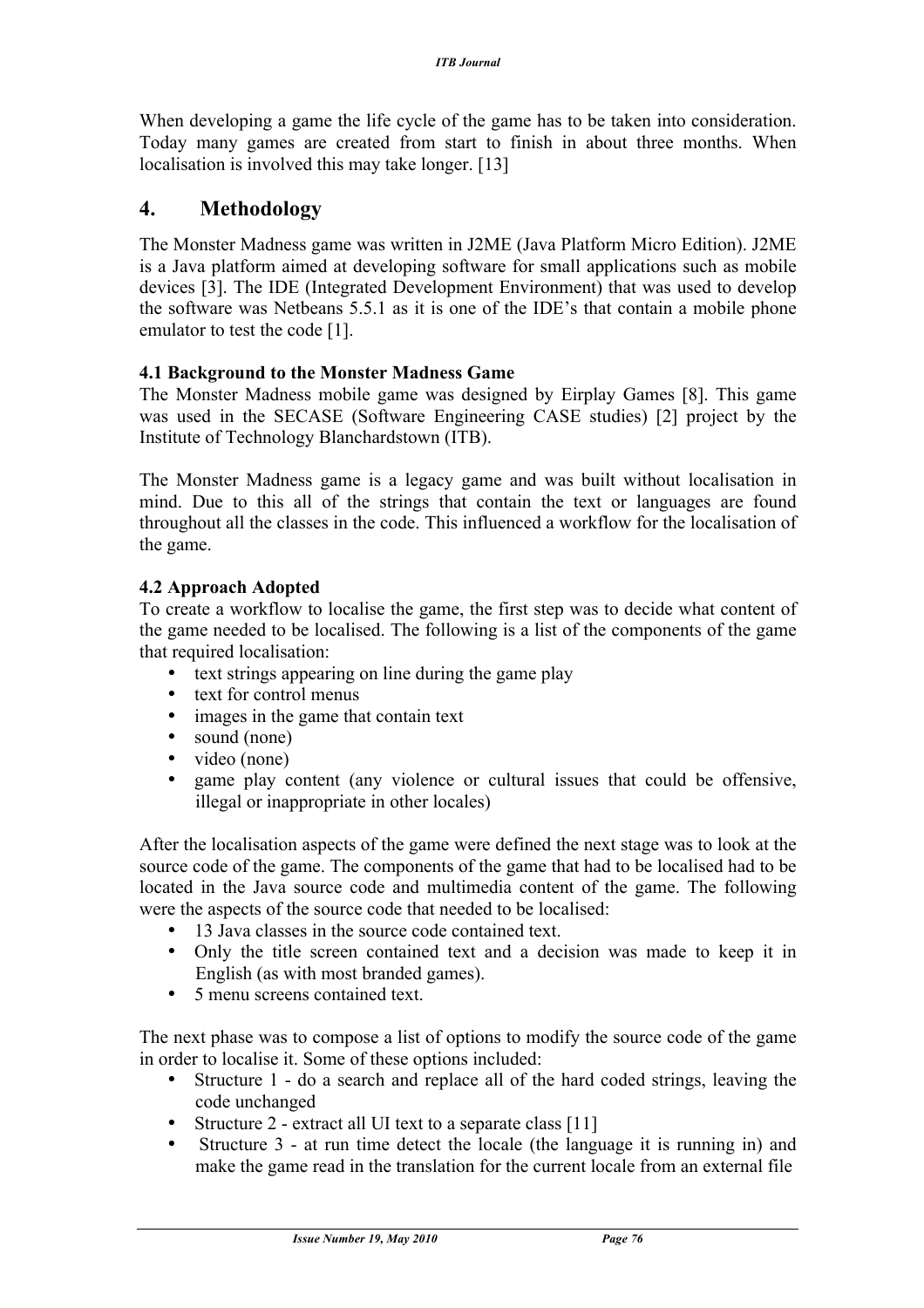• Structure 4 - at run time detect the locale and choose the correct string embedded in the Utils.java class

The option to extract all UI text to a separate class was chosen to localise the game as it was the efficient way to handle multiple languages in one class. The next stage was to design the workflow for localisation. The workflow consisted of the following prototypes and versions of the game:

**1. Prototype 1** - Version 1 - Original version of the game with unstructured code and a single language. The English text was hardcoded throughout different classes in the source code.

**2. Prototype 2** - Version 2 - This version of the game had structured code and a single language. All of the UI text (English words and phrases) from the original source code was put into a new class called Utils.java.

**3. Prototype 3** - Version 3 - This version of the game had structured code and multiple languages. A multi-dimensional array and index were created in the Utils.java class (hand coded) allowing for more then one language to be held in the code. The indexes allowed the user choose what language they wanted the game to run in. This version contained English, German and Spanish hardcoded into the code.

**4. Prototype 4** - Version 3 - This was a variation of Version 3 using a XLIFF file (see Section 3.3).

A code generator was designed to read from the XLIFF file and output the source and target languages into a Utils.java class. This reduced the file size and download speeds of the game. If the XLIFF file was read into the game code and not a code generator the file to be downloaded to a device would increase in size and run a lot slower. The Utils.java class would have almost doubled the file size, but by keeping them in a separate class this problem was avoided. The XLIFF file was created by the use of Swordfish Translation Editor software [15]. This took in a XML document, asked the user to translate the text and outputted the XLIFF document. The XLIFF document was also hand coded, but this led to relevant information and "id" tags being omitted, therefore the use of Swordfish produced higher quality and validated documentation that the programmer could not achieve by hand coding.

**5. Prototype 5** - Version 2 - This was a variation of Version 2 using a TMX file [20], [23], (see Section 3.4). A code generator and the Swordfish Translation Editor software was used in the same manner as Prototype 4.

**6. Prototype** 6 - Version 2 - This was a variation of Version 3 using Unicode (hand coded) to translate the game into Korean and Arabic. The operating system that was on the PC was Windows 2000.

This platform does not facilitate the input of such languages. The only solution to this problem was to install a Linux operating system (as this recognises Arabic and Korean languages) or to use Unicode. This version of the Monster Madness game used Unicode. In order to translate from English to Arabic or Korean, translate.google.com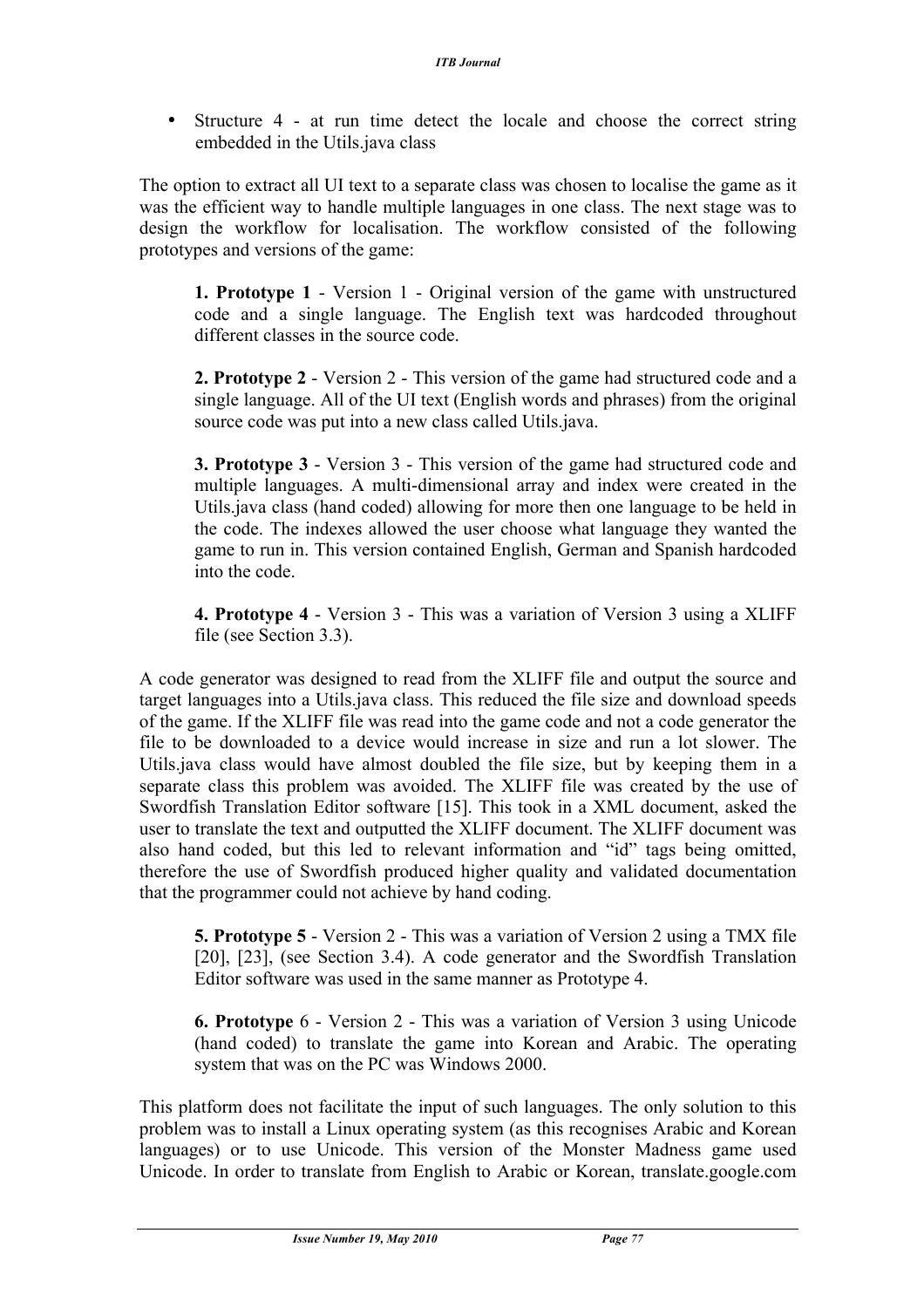was used. To translate from Arabic or Korean to Unicode Babelpad software was used. This encrypted each line or symbol in the target languages into a unique Unicode hexadeciamel number.

An example of Korean and Arabic phrases and their Unicode equivalent can be seen in Figure 4.



#### **Figure 4: Example of Unicode displaying the Korean phrase "Exit" and the Arabic phrase "OK"**

#### **4.3 XLIFF (XML Localisation Interchange File Format)**

XLIFF is a localisation technology standardised by Oasis in 2002. It is used as a format to exchange localisation data between many people who are involved in a localisation project such as translators and localisation Engineers [17]. XLIFF is an XML based format that allows translators to concentrate on the translation of text and for localisation Engineers to be able to intemperate that text and use it in a software project. The XLIFF document consists of two sections - a header and a body.

The header section contains relevant data such as - contact information, project phases, pointers to reference material, and information on the skeleton file. When a file is converted to XLIFF, the structural formatting is extracted and stored in a skeleton file. The skeleton file indicates where the text from any given trans-unit should be placed.

The format of this file is not defined by the XLIFF specification, so conversion tools can use any format they choose. The conversion tools should be able to recover the original source file, given the skeleton file and the XLIFF file. [17]. The body section contains trans-unit elements. These are the main elements in an XLIFF file that contain the source and target languages i.e. the localizable text and its translations. The transunit elements contain source, target, alt-trans, and a handful of other elements. The example of my work below shows a simple Xliff programme: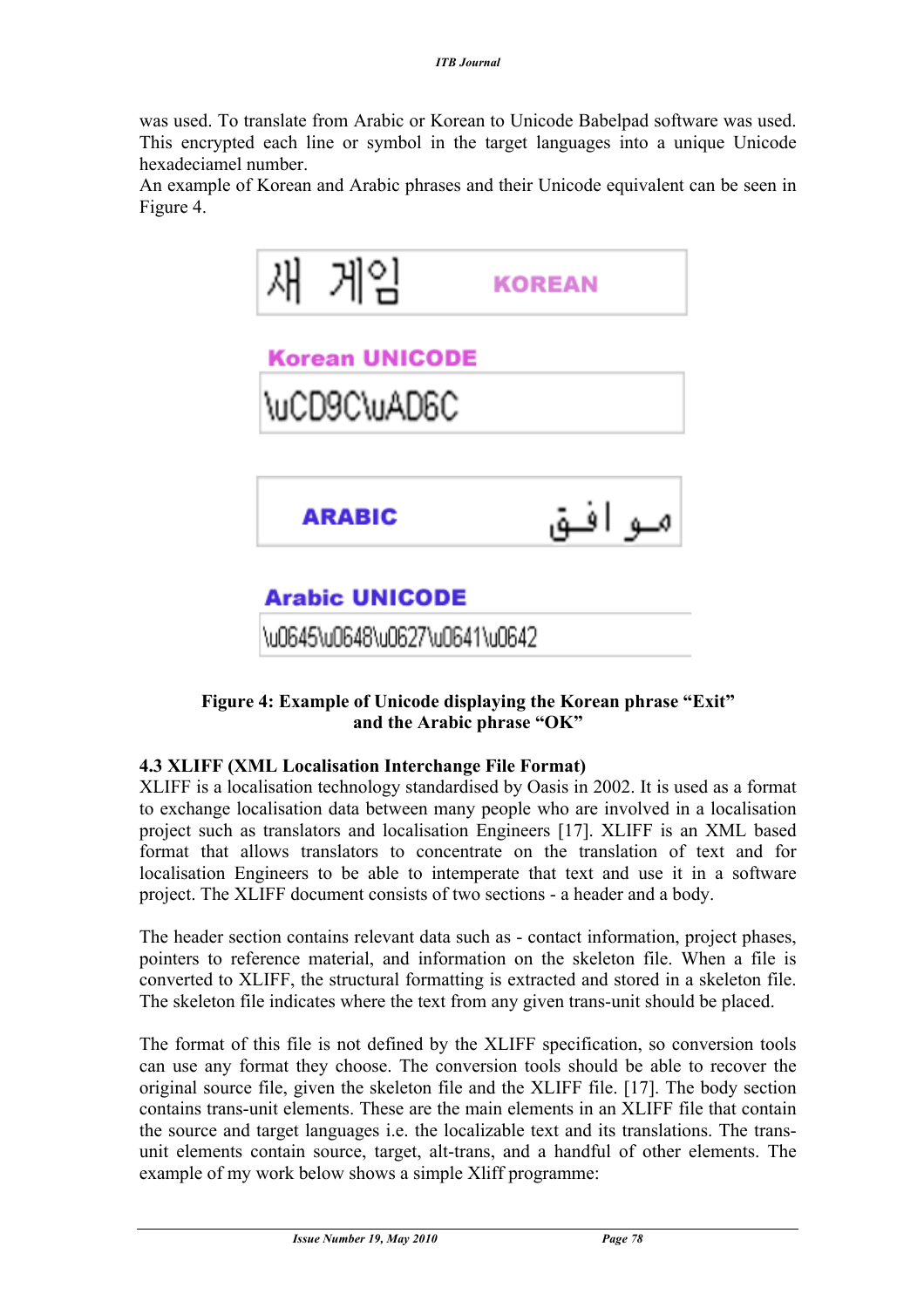```
\leq?xml v e r s i o n = ' ' 1 . 0 ' ' e n c o d i n g = ' 'UTF 8"?>
\leqxliff v e r s i o n = ''1.2'' >
\leq? encoding UTF 8?>
\leq filed at a type = '' xml'' original = C: Documents
and S e t t i n g s n b00000652 nDesktop n Swo r d f i s h
P r o j e c t s n ES Swordf i sh n S p a n i s h
Translations.xml"
source lang uage = ' en GB'target language="es ES">
<he ade r>
<s k l>
\epsilon x t e r n a l file h r e f =
' 'C: n Program F i l e s n Swo r d f i s h n s k l n S p a n i s h
Translations xml.61214. skl''</ s k l>
</ he ade r>
<body>
<trans unit >
\leqsource xml: lang = '' en GB' '>Get ready for
n e x t l e v e l </ sour c e>
\leqtarget xml: lang = '' es ES' '> Consigalisto
p a r a e l n i v e l s i g u i e n t e </ t a r g e t >
\frac{1}{2} trans unit >
strans unit >\leqs o u r c e xml : l a n g = ' ' en GB' '>
Game not functioning correctly. </source>
\leqt a r q e t xml : l a n q = ' ' es ES' '> Juego que
no funcion a correctamente. </target>
\frac{1}{2} \frac{1}{2} \frac{1}{2} \frac{1}{2} \frac{1}{2} \frac{1}{2} \frac{1}{2} \frac{1}{2} \frac{1}{2} \frac{1}{2} \frac{1}{2} \frac{1}{2} \frac{1}{2} \frac{1}{2} \frac{1}{2} \frac{1}{2} \frac{1}{2} \frac{1}{2} \frac{1}{2} \frac{1}{2} \frac{1}{2} \frac{1}{2} </body>
\langle file >
\langle x \rangle if f >
```
In the code above the trans-unit element contains an id attribute which is used determine where the segment goes in the original document. The trans-unit element contains the source and target elements. The target element holds the translated source element after linguistic review has taken place. Alt-trans elements are used to hold attributes associated with the XLIFF file such as match-quality and the tool used to produce the file. According to Raya [21] Figure 5 depicts the translation process from the original document to the XLIFF document.

The steps involved in this process are:

1. Text extraction: Separation of translatable text from layout data.

2. Pre-translation: Addition of existing translation to the XLIFF file generated in the previous step.

3. Translation: Performed by a professional translator.

4. Reverse conversion: Generation of a translated document from the translated XLIFF file.

5. Translation memory improvement: Storage of new translations in a translation memory (TM) database for later reuse.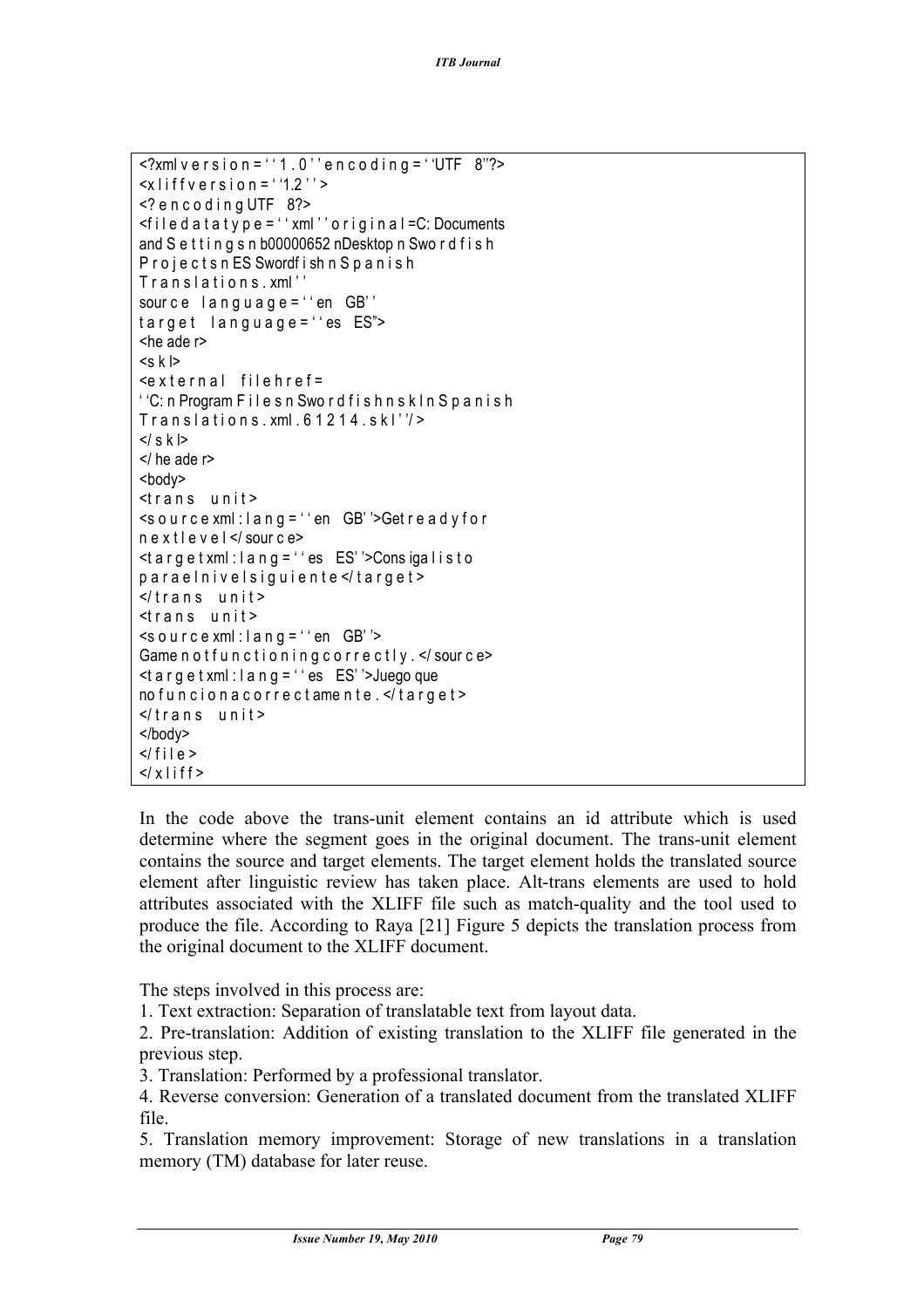

**Figure 5: XLIFF Process [21]**

Maxprograms Swordfish Translation Editor software was used to produce the XLIFF files. An XML document was written that contained the English (source) text to be translated. The XML document was opened in Swordfish to be converted to XLIFF. During conversion from XML to XLIFF a translator is required to translate the source language. These translations are then stored in a database in Swordfish and can be used again in the future, reducing translation times on further projects.

Some of the benefits of using XLIFF are that translators and Engineers do not have to learn many different programming languages to translate text and use these translations in various different projects. XLIFF allows for the text to be translated, extracted and used in any programming style that the user requires. This leads to a document that is structurally formatted and supports a localisation processes in almost any project or task.

## **4.4 TMX (Term Base eXchange)**

TMX has existed since 1998 and is a certified standard format. TMX is developed and maintained by OSCAR (Open Standards for Container/Content Allowing Re-use), a LISA (Localisation Industry Standard Association) Special Interest Group. TMX is the open, XML-based standard for exchanging structured terminological data. A formal definition of TMX from the LISA website states:

"TMX (Translation Memory eXchange) is the vendor-neutral open XML standard for the exchange of Translation Memory (TM) data created by Computer Aided Translation (CAT) and localization tools. The purpose of TMX is to allow easier exchange of translation memory data between tools and/or translation vendors with little or no loss of critical data during the process. " [12]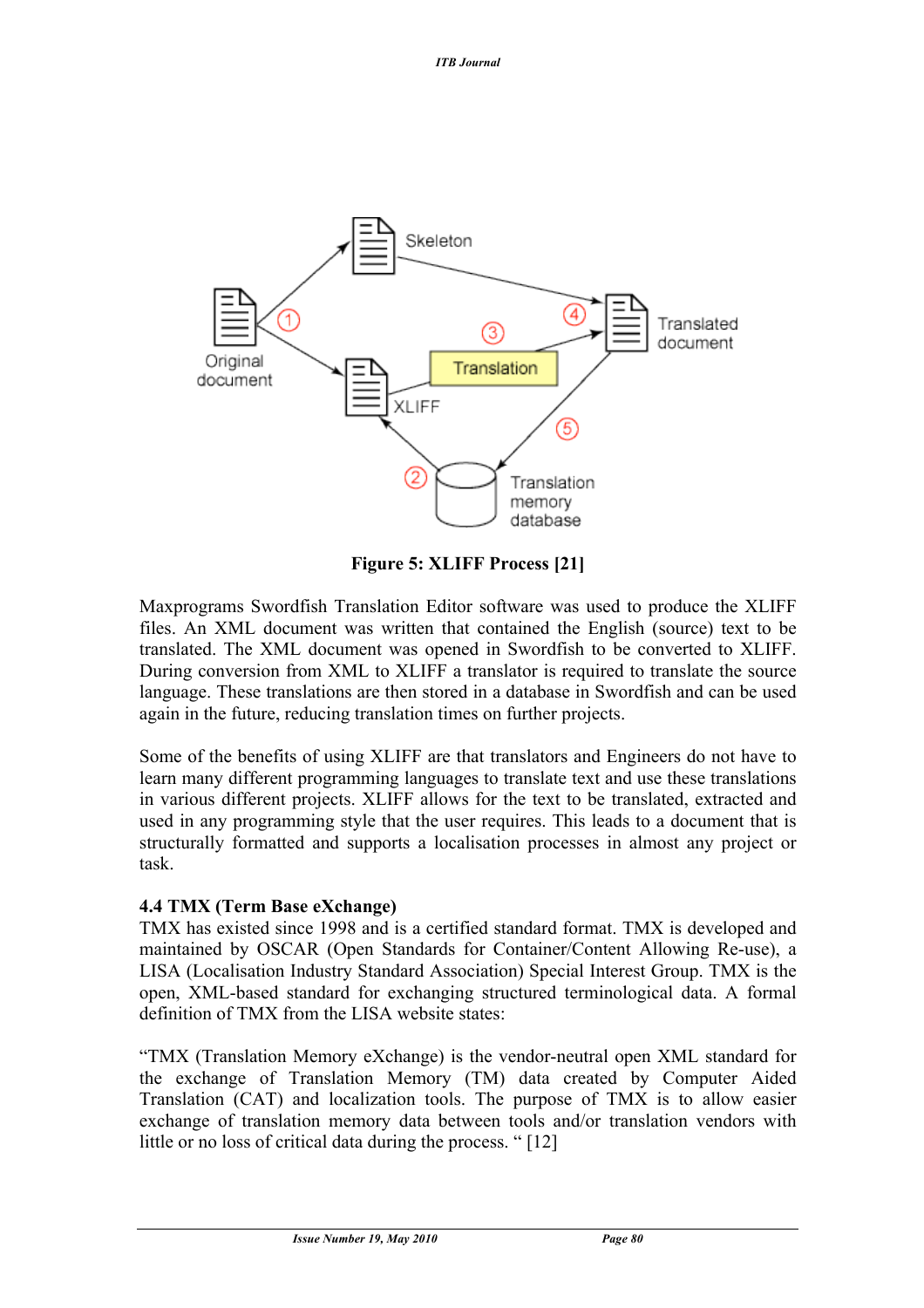Like XLIFF, a TMX document is divided into two sections - a header and a body. The information about the document is described in the header and the main context is described in the body. In the body there are translation unit elements  $\langle tu \rangle$  that contain a collection of translations. Each translation unit contains text in one or more languages in translation unit variant elements <tuv>. The text of a translation unit variant is enclosed in a <seg> element. [12]

An example of a TMX file that was converted from XML to TMX through the use of the Swordfish Translation Editor can be seen below.

```
\langle?xml v e r s i o n = ''1.0''? >
\text{Im} x \vee \text{er} \sin \theta = 1.4\leqhe a dercreation tool version = ''1.0.0''
d a t a t y p e = ' ' winr e s''s e g t y p e = ' ' s e n t e n c e''
adminl ang = 'EN US' 's r c l a n g = 'EN US''
o tmf = ' abc'' c r e a t i o n t o o I = ' 'XYZTool'' >
</ he ade r>
<body>
<tu>ltt u v xml : l a n g = ' ' en ">ltseg>Winner
</ seg></ tuv>
ltu v xml : l a n g = " es es "> <seg > Gandor
</ seg></ tuv>
</tu>
<sub>11</sub></sub>
lttu v xml : l a n g = '' en ">\leqseg>Auto F i r e
</ seg></ tuv>
\leqt u v xml : l a n g = ' ' es es ">\leqseg>Fuego Auto
</ seg></ tuv>
</tu>
<tu>ltu v xml : l a n g = ' ' en ">ltseg>New Game
</ seg>/ tuv><t u v xml : l a n g = " es es "><seg>Neuvo Juego
<seg></tuv>
</tu></body>
</tmx>
```
Some of the advantages of using TMX are that it gives the user control over the translation of the language that it is representing. It keeps consistency and quality by allowing the user to control the terminology which leads to the localized text being more likely to represent what the user wants it to. This also improves the quality of the text. It reduces the time spent on localising a product. By using TMX it allows for flexibility of the tool being used.

An example of the game running in English, German and Spanish through the use of XLIFF and TMX can be seen below.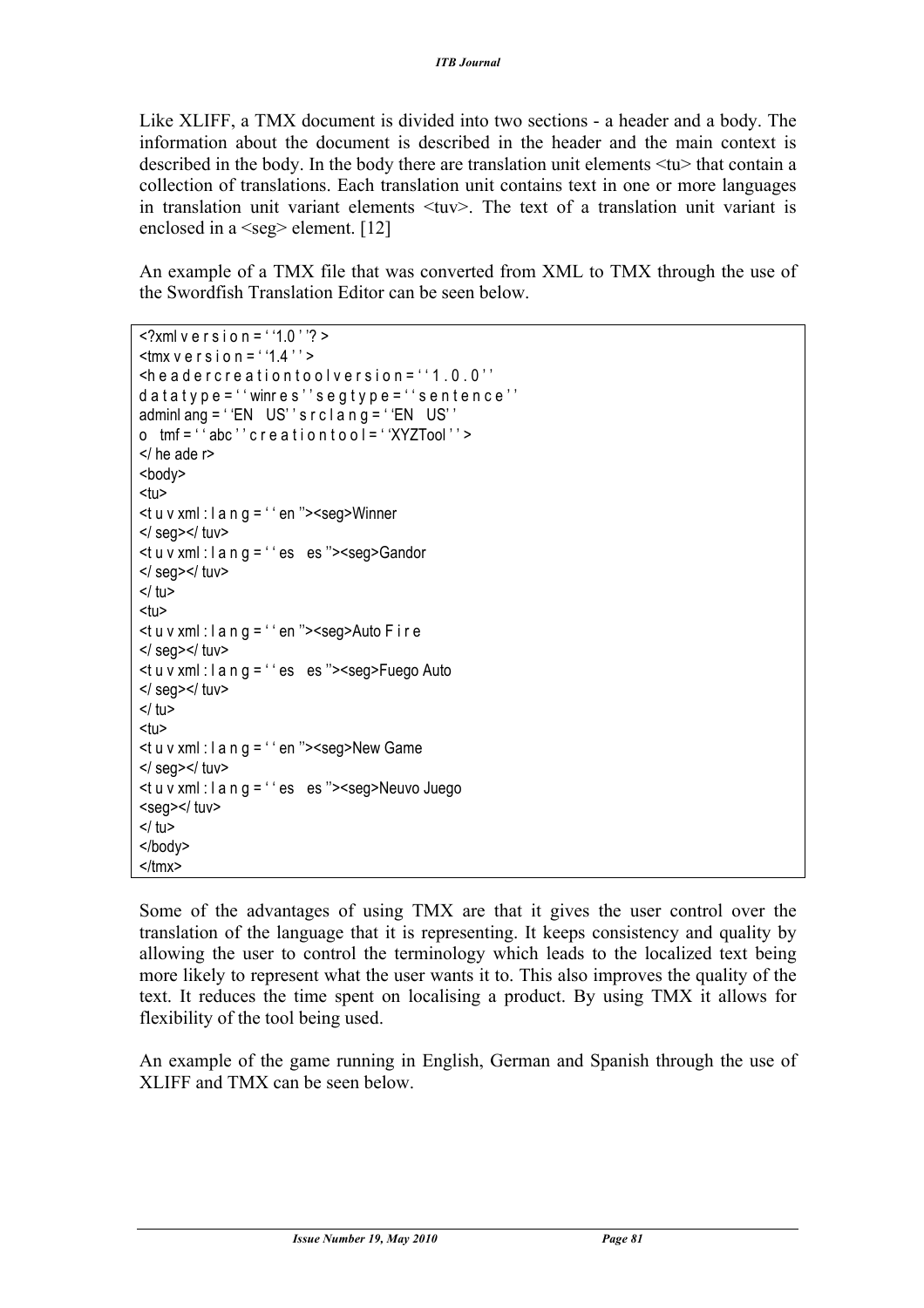

**Figure 6: Monster Madness Screen Shot in English, Spanish and German**

## **4.5 Unicode**

As has been stated before, one very important factor in localisation is the displaying of international characters. If this was not taken into consideration then special characters outside the source language would have problems displaying correctly or may not display at all. Languages such as Korean and Arabic, are not recognised by Windows operating systems. To overcome this problem, one option was to use a Linux operating system (which recognises these languages) or the other is to use Unicode.

Unicode is the standard for representing text characters. Unicode provides a unique number for every character of a keyboard so for example the letter 'a' corresponds to the number 97 in the decimal system and 0061 in the hexadecimal system. The advantage of this system is that no matter what the platform, program, or language being used, the device will recognise the Unicode characters and be able to translate them into the required language. This is due to the fact that each language has its own Unicode.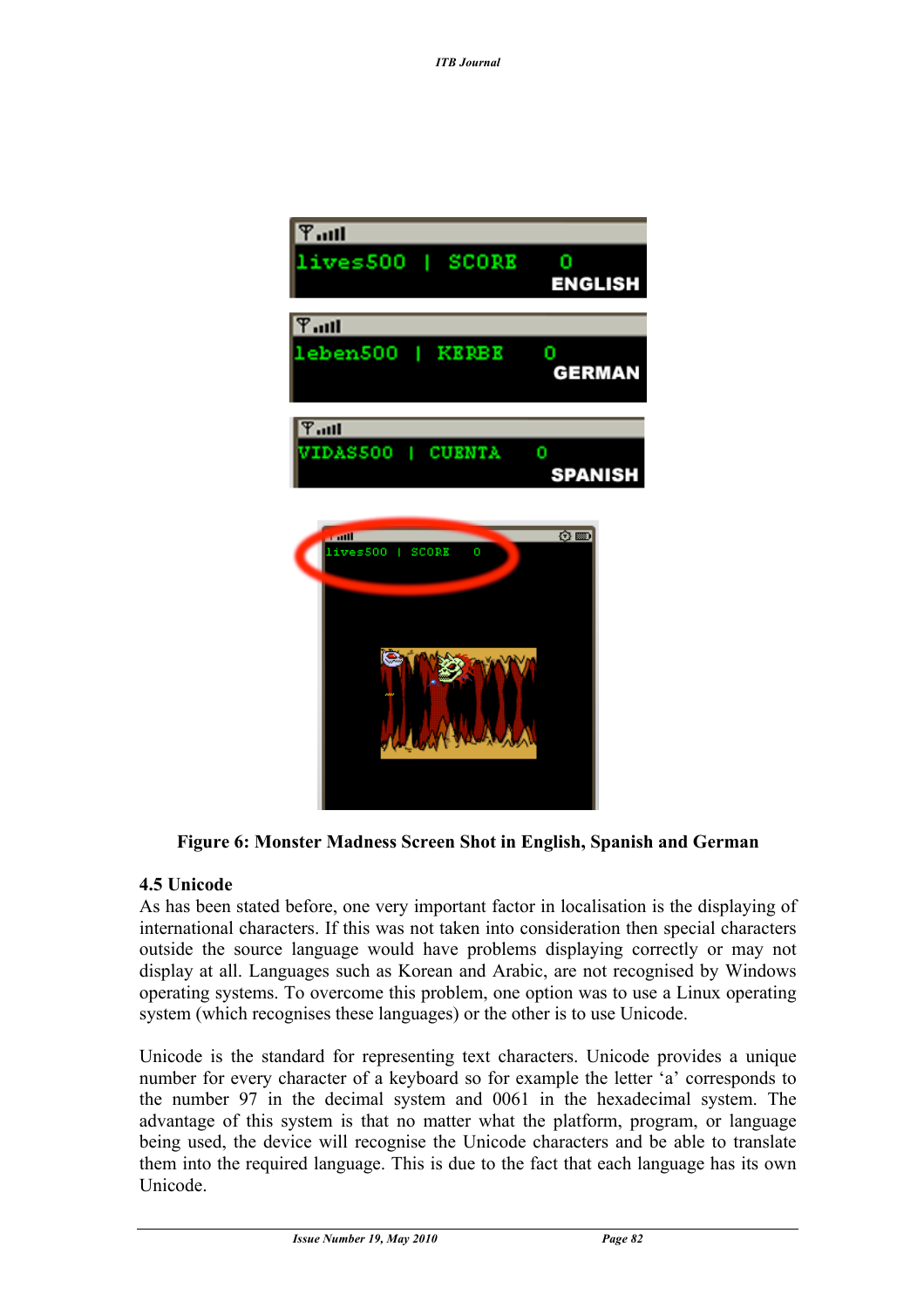It also enables a software product or a website to be targeted across multiple platforms, languages and countries without re-engineering. [18]. Unicode is a system that uses two bytes (16 bits) and provides a unique number for every character regardless of the programming language etc. This gives the game code the capability to display more than sixty five thousand characters in many languages including Spanish, German, Arabic and Korean. Some languages such as Arabic are referred to as bidirectional text. This text is read from right to left (RTL) instead of left to right (LTR), therefore, the device must support the capability to display text in the correct manner and accept text inputs in both directions. A screen shot of the game running in Arabic and Korean TMX can be seen in Figure 7.



**Figure 7: Monster Madness Screen Shot in Arabic and Korean**

## **5. Results**

The research into the results of the localisation of the game is still ongoing. However, we have primilary results on the following:

- 1. Software Testing Junit/JMUint
- 2. Game Testing
- 3. Comparison of file size and download time.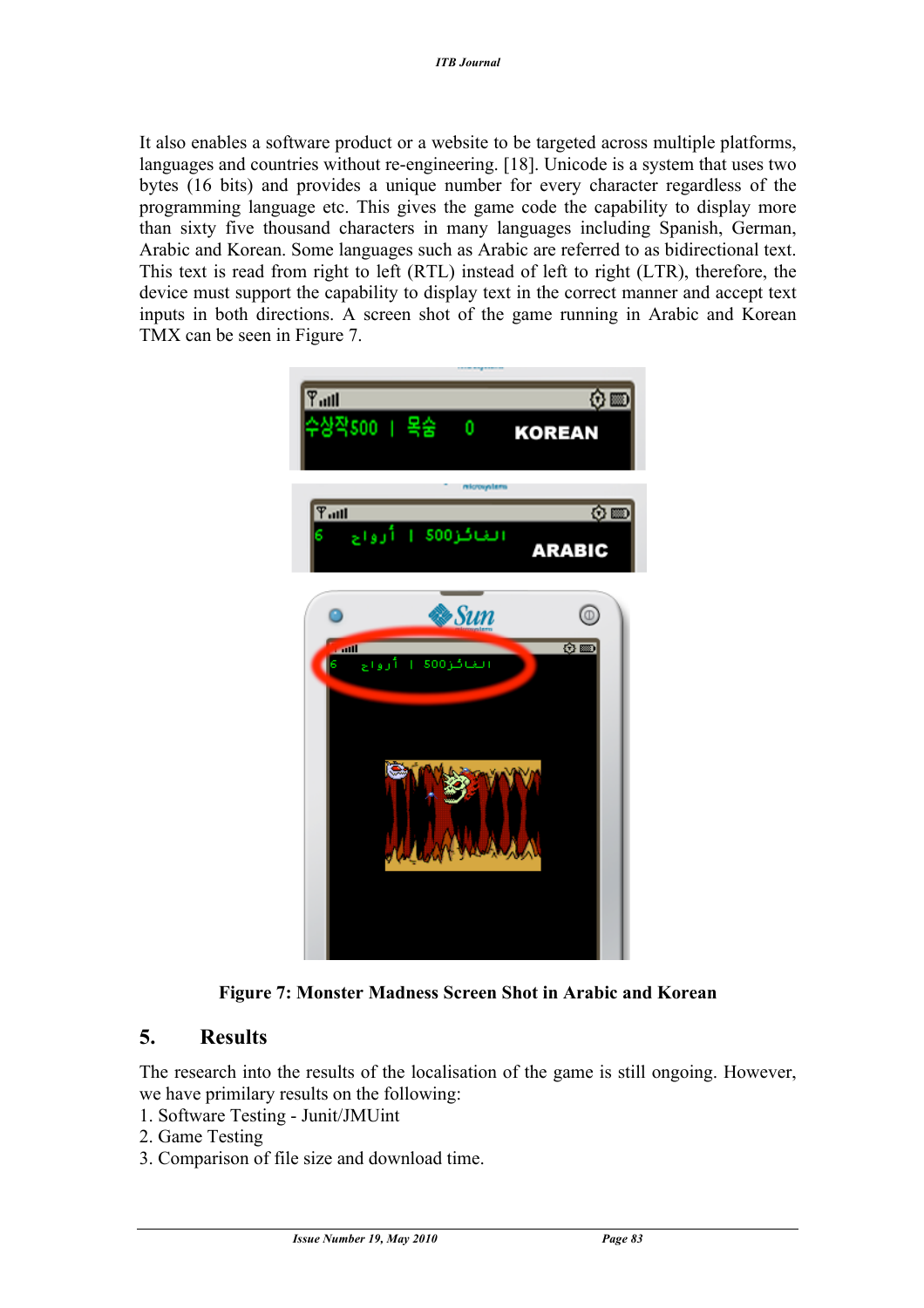#### **5.1 Software Testing**

After the game was localised into four different languages, the first test that was applied to it was unit testing. This ensured that the code still functioned correctly after the game was localised successfully. With unit testing every class that is written by a programmer should have a corresponding unit test to test the functionality of the code [7], [14]. JUnit testing is a toolkit used for performing unit testing on Java programs. With JUnit testing there are two types of tests that can be written. One is to test a source file (a pre-written class) and the other is to write a class test for a class that has not been written (a post-written class) [16]. In the Netbeans IDE 5.5.1 JUnit examines the source file and file and generates sample test code for each method in a class. For applications, Netbeans has the capability to allow the programmer to automatically create a JUnit test for any method or class. When the test is created the programmer can modify the parameters and values to test the piece of code. For example if a calculator class was written to take in two numbers to be added together, the programmer would have create a test stub in JUnit, input two numbers into the test, run the test and check to see if it passed or failed. However, this is not the case for mobile applications.

Using JUnit for mobile applications requires a different approach. The testing principals are the same but the mobile phone application is run on an emulator and will need to be tested on various mobile phones. JUnit testing on mobile applications is conducted through JMUnit. This allows for fully automated regression testing of mobile application on an emulator and on a mobile phone. [7].

The Monster Madness game was not designed for testing with JMUnit. If every method and class were to be tested in the game, the code would have to be rewritten to facilitate the testing, which is time consuming. Due to this only one class was tested - the SmallEnemyMonsterSprite class which contains fourteen methods. The test stubs are created in the same way as Junit but a testing approach has to be decided upon for each method. This was achieved by testing each valid input to ensure that it does not throw an exception. Then the inputs were changed to force it to throw an exception. This proved that the code would run correctly under the correct conditions. In order to run JMUnit, the main programme needs to be ran and then the test-suite needs to be activated. This allows the tests to be run.

The test for the SmallEnemyMonsterSprite class can be seen below. It shows that the outcome of the test suites when all of the methods have passed successfully and also when they have failed. To rectify the fail, the JUnit test result window in the IDE shows exactly where in the code the failure occurred. This failure in the test could be due to one of the following reasons [7]:

- 1. An incorrect test specification
- 2. An incorrect design of code implement the test specification
- 3. A coding error in the code under test
- 4. A failure of other classes or methods
- 5. Some other reason

Once the problem is fixed the testing code should then pass successfully.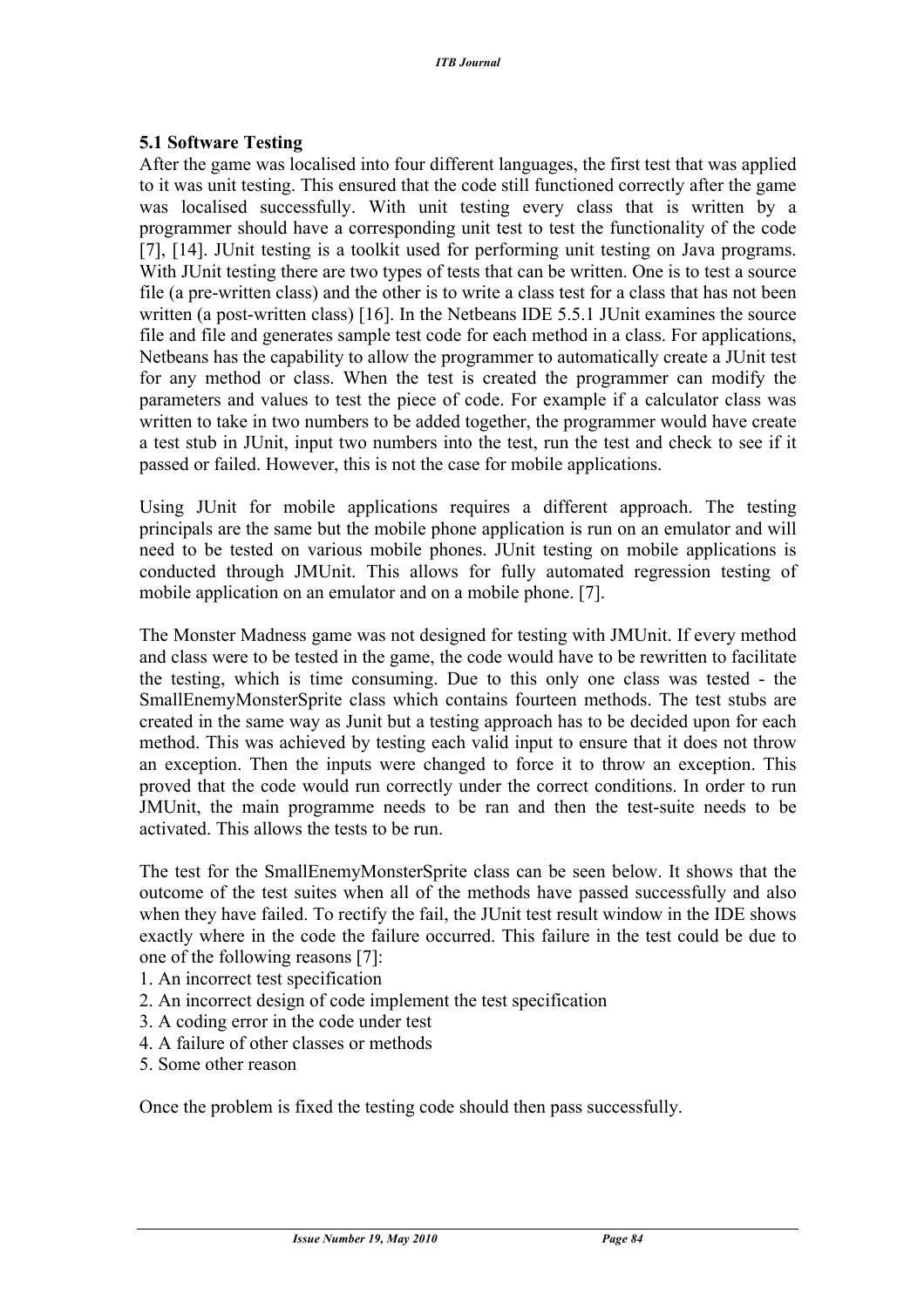

**Figure 8: SmallEnemyMonsterSprite class test - Pass and Fail**

## **5.2 Monster Madness Game Play Testing**

Game Play Testing was the second test carried out on the localised versions of the Monster Madness game. This stage of testing is usually carried out by a native speaker of the language that the game is running in. Game Testing ensures that the game has been played and ran through every possible scenario that could take place in the game. The Monster Madness game was tested on the emulator and on two mobile devices - Palm Treo and Sony Ericcson W5801. All of the bugs and errors that were encountered during game play are then logged and sent to the programmer. The following conditions outline the tests that the game went through at this stage.

- 1. Run all version of the game to the very end.
- 2. Terminate all versions of the game after each level is completed.
- 3. Terminate all versions of the game during each level.

4. Check all sub menus of the game. E.g. Settings, High Score, About, Settings. game play tests were carried out for the German and Spanish version of the game.

Some of the problems that were encountered in the Spanish and German games are listed below. The majority of errors were untranslated text, therefore, when running the game in Spanish or German, some of the text was still in English.

- 1. "Back" in English
- 2. "New Score" in English
- 3. "Winner" in English
- 4. Monster MIDP 2 Spelling Error
- 5. Help and About menus were still in English

There were also problems with the text running off the screen (concatenation). This problem was resolved by changing the phrase or text into a shorter one. Another problem that was encountered when running the game on a mobile phone and not on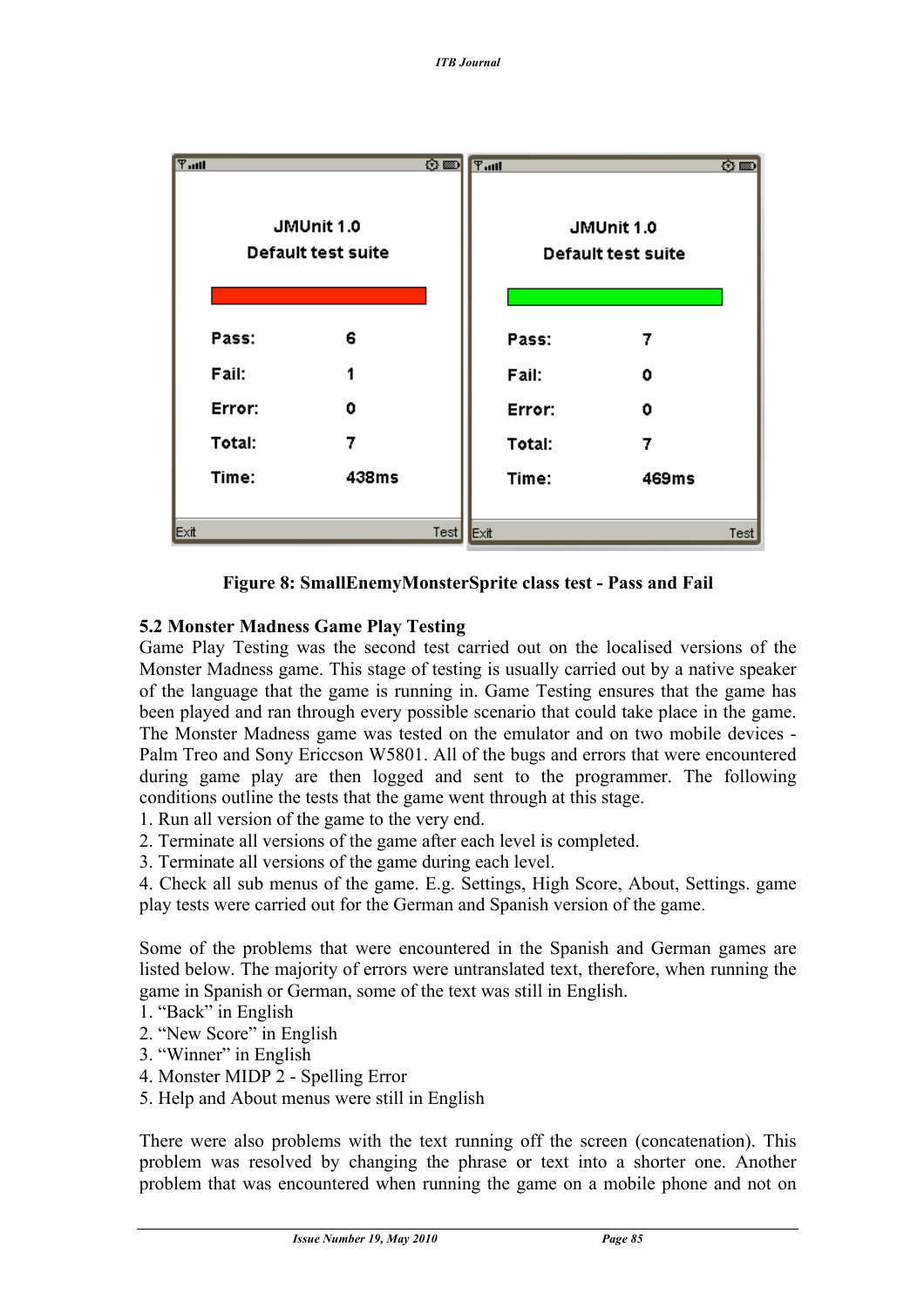the emulator was during the deploying stage. When the Spanish version of the game was deployed and ran it functioned correctly. When the German version was then deployed and ran, the High Score menu was still in Spanish. This problem was solved by changing the file name to be deployed and changing some of the code.

#### **5.3 Files sizes and speeds**

In order to deploy the game onto a mobile phone, the .jar and .jad files are sent to the device via bluetooth, infra-red, OTA (Over the Air) or USB cable. Therefore, for efficient download speeds and execution time of the game, the .jar and .jad files need to be small. One way of achieving this was to keep the XLIFF and TMX files out of the game code so when the game was compiled and ran in Netbeans these files did not get encapsulated into the .jar file, reducing it in size. This stage has not been completed and is the next phase to be tested.

## **6. Conclusions**

This paper looked at localisation and in particular, localisation of a mobile phone game. It describes our work to help overcome the problems that may be associated with localising a mobile phone game. We found a low cost, low risk approach to achieve this goal, using localisation industry standards and technologies. We created a workflow that was developed to localise a legacy mobile phone game into four different languages - Spanish, German, Korean and Arabic.

The methodology section gave a clear and concise description of the steps that were taken to localise a mobile phone game. It also described the two industry technologies and standards that were used to achieve this - TMX and XLIFF and showed example code for both. This section also displayed the strengths associated with the use of Unicode to localise a mobile phone game into an Altaic language (Korean) and a Semitic language (Arabic). The results section of this paper outlined the software testing that was carried out on the game and the main problems that were encountered when test playing the game. It also provided solutions to fix any bugs or errors that were found in different versions of the game.

#### **6.1 Future Work**

Our aim is to expand on the work that we have done to date by increasing the capabilities of the game. This will be achieved by adding audio and graphics. The graphics will cut down on the amount of localised text to be used and reduce the amount of linguistic bugs. An arbitrary example of this would be to use a silhouette of a single player to indicate a single player and a silhouette of two players can be used to indicate a two player game. As part of the research, one of the aims is to develop a project lifecycle that mobile phone game companies can follow when developing games for localisation. This will be achieved by going back to industry (Eirplay Games) and getting feedback and recommendations on the prototypes that have been developed. This will also be achieved by evaluating the workflow of that was used for this project.

#### **References**

- [1] Netbeans website. Online at www.netbeans.org last visited on 26th January 2009, 2009.
- [2] Secase website. Online at www.secase.eu/course/view.php?id=4 on 26th January 2009.
- [3] Sun java website. Online at java.sun.com last visited on 26th January 2009, 2009.